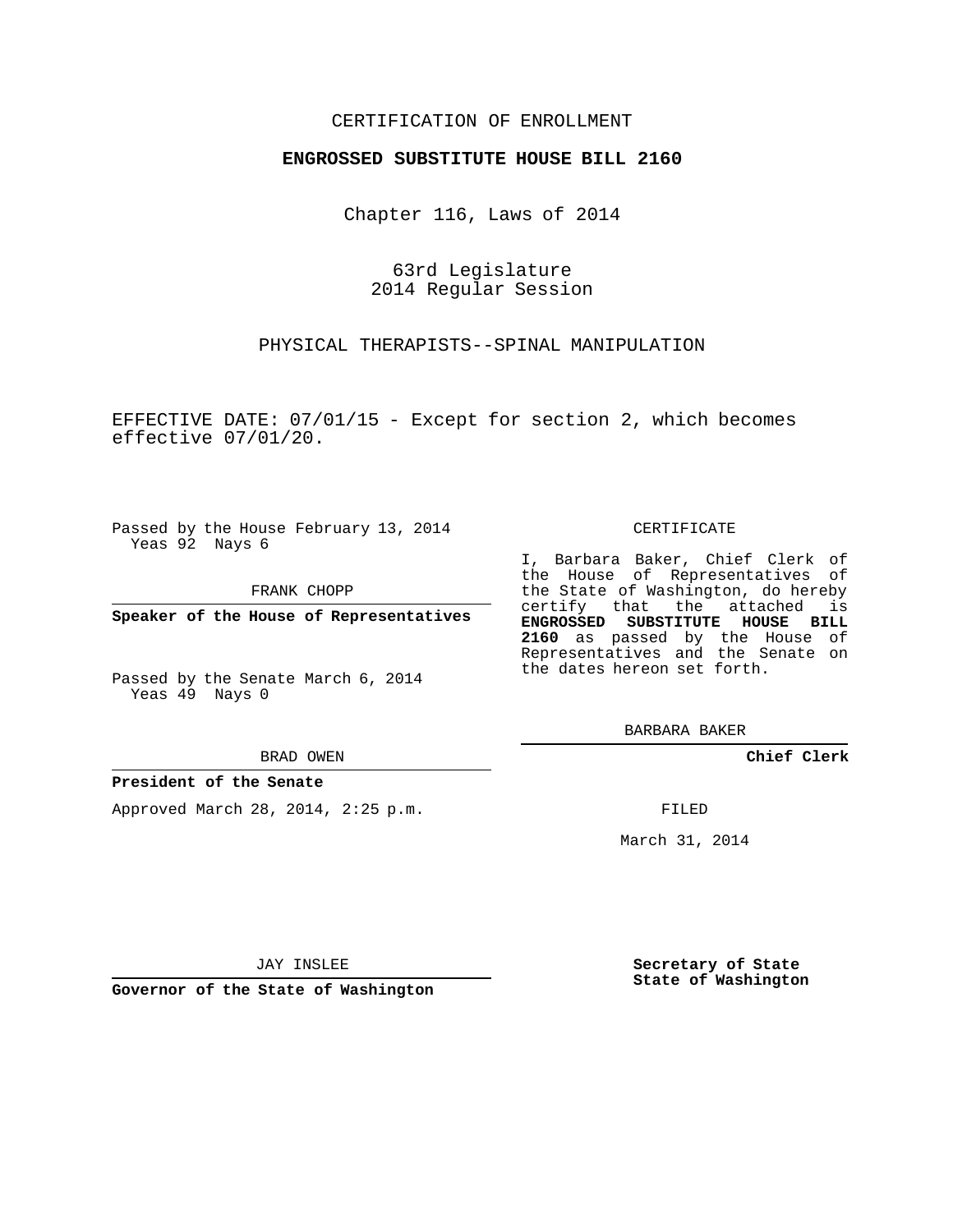# **ENGROSSED SUBSTITUTE HOUSE BILL 2160** \_\_\_\_\_\_\_\_\_\_\_\_\_\_\_\_\_\_\_\_\_\_\_\_\_\_\_\_\_\_\_\_\_\_\_\_\_\_\_\_\_\_\_\_\_

\_\_\_\_\_\_\_\_\_\_\_\_\_\_\_\_\_\_\_\_\_\_\_\_\_\_\_\_\_\_\_\_\_\_\_\_\_\_\_\_\_\_\_\_\_

Passed Legislature - 2014 Regular Session

## **State of Washington 63rd Legislature 2014 Regular Session**

**By** House Health Care & Wellness (originally sponsored by Representatives Jinkins, Pollet, Appleton, S. Hunt, Buys, Haler, Warnick, Pettigrew, Manweller, Goodman, Clibborn, Santos, Harris, and Kagi)

READ FIRST TIME 02/05/14.

 AN ACT Relating to allowing physical therapists to perform spinal manipulation; amending RCW 18.74.---, 18.74.010, 18.74.035, and 18.74.085; adding a new section to chapter 18.74 RCW; and providing effective dates.

BE IT ENACTED BY THE LEGISLATURE OF THE STATE OF WASHINGTON:

 NEW SECTION. **Sec. 1.** A new section is added to chapter 18.74 RCW to read as follows:

 (1) Subject to the limitations of this section, a physical therapist may perform spinal manipulation only after being issued a spinal manipulation endorsement by the secretary. The secretary, upon approval by the board, shall issue an endorsement to a physical therapist who has at least one year of full-time, orthopedic, postgraduate practice experience that consists of direct patient care and averages at least thirty-six hours a week and who provides evidence in a manner acceptable to the board of all of the following additional requirements:

 (a) Training in differential diagnosis of no less than one hundred hours outlined within a course curriculum;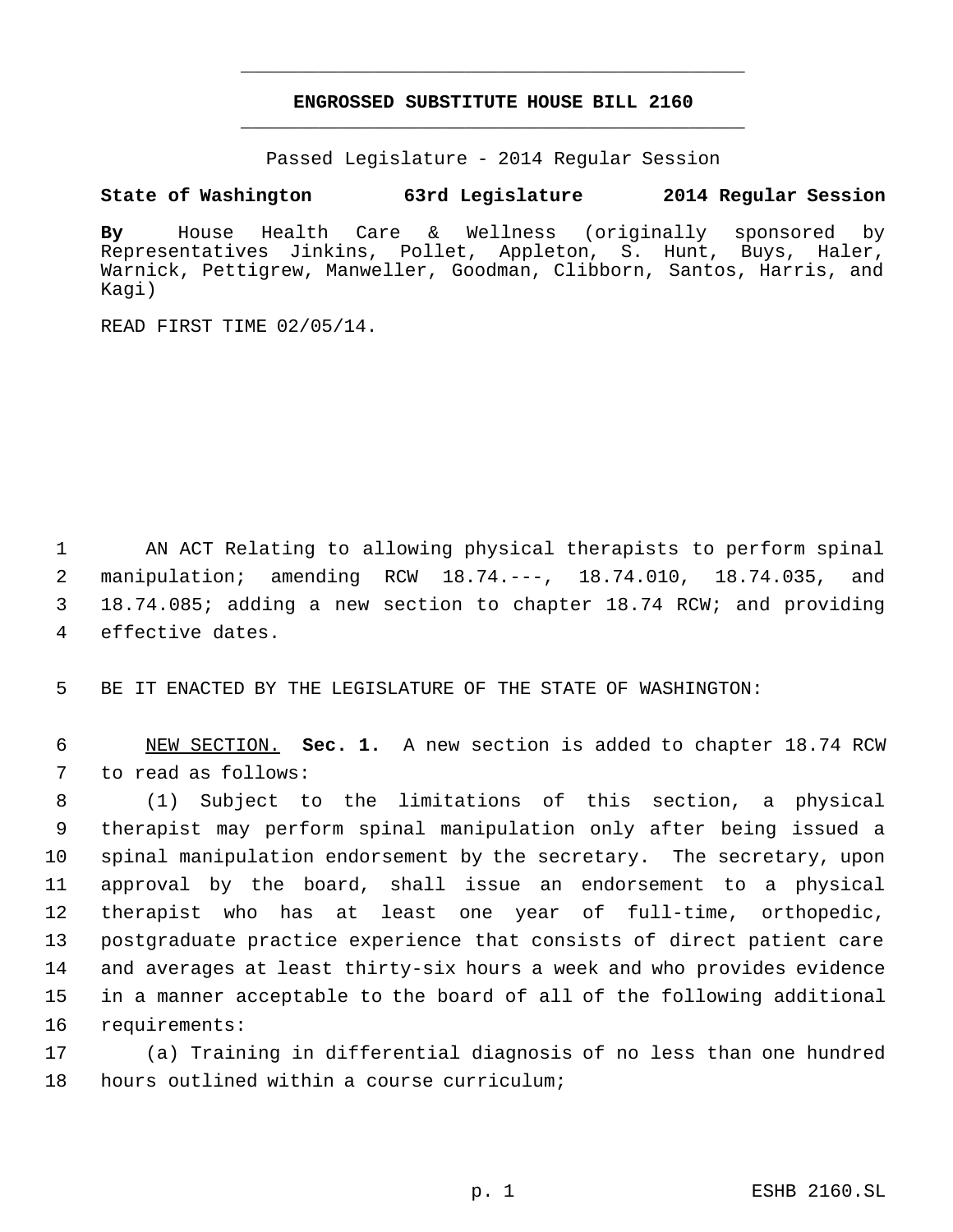(b) Didactic and practical training related to the delivery of spinal manipulative procedures of no less than two hundred fifty hours clearly delineated and outlined in a course curriculum;

 (c) Specific training in spinal diagnostic imaging of no less than one hundred fifty hours outlined in a course curriculum; and

 (d) At least three hundred hours of supervised clinical practical experience in spinal manipulative procedures. The supervised clinical practical experience must:

(i) Be supervised by a clinical supervisor who:

(A) Holds a spinal manipulation endorsement under this section;

 (B) Is a licensed chiropractor or osteopathic physician and surgeon; or

 (C) Holds an endorsement or advanced certification the training requirements for which are commensurate with the training requirements in this section;

 (ii) Be under the close supervision of the clinical supervisor for a minimum of the first one hundred fifty hours of the supervised clinical practical experience, after which the supervised clinical practical experience must be under the direct supervision of the clinical supervisor;

 (iii) Be completed within eighteen months of completing the educational requirements in (a) through (c) of this subsection, unless the physical therapist has completed the educational requirements in (a) through (c) of this subsection prior to the effective date of this section, in which case the supervised clinical practical experience must be completed by January 1, 2017.

 (2) A physical therapist holding a spinal manipulation endorsement under subsection (1) of this section shall consult with a health care practitioner, other than a physical therapist, authorized to perform spinal manipulation if spinal manipulative procedures are required beyond six treatments.

 (3) A physical therapist holding a spinal manipulation endorsement under subsection (1) of this section may not:

 (a) Have a practice in which spinal manipulation constitutes the majority of the services provided;

 (b) Practice or utilize chiropractic manipulative therapy in any form;

(c) Delegate spinal manipulation; or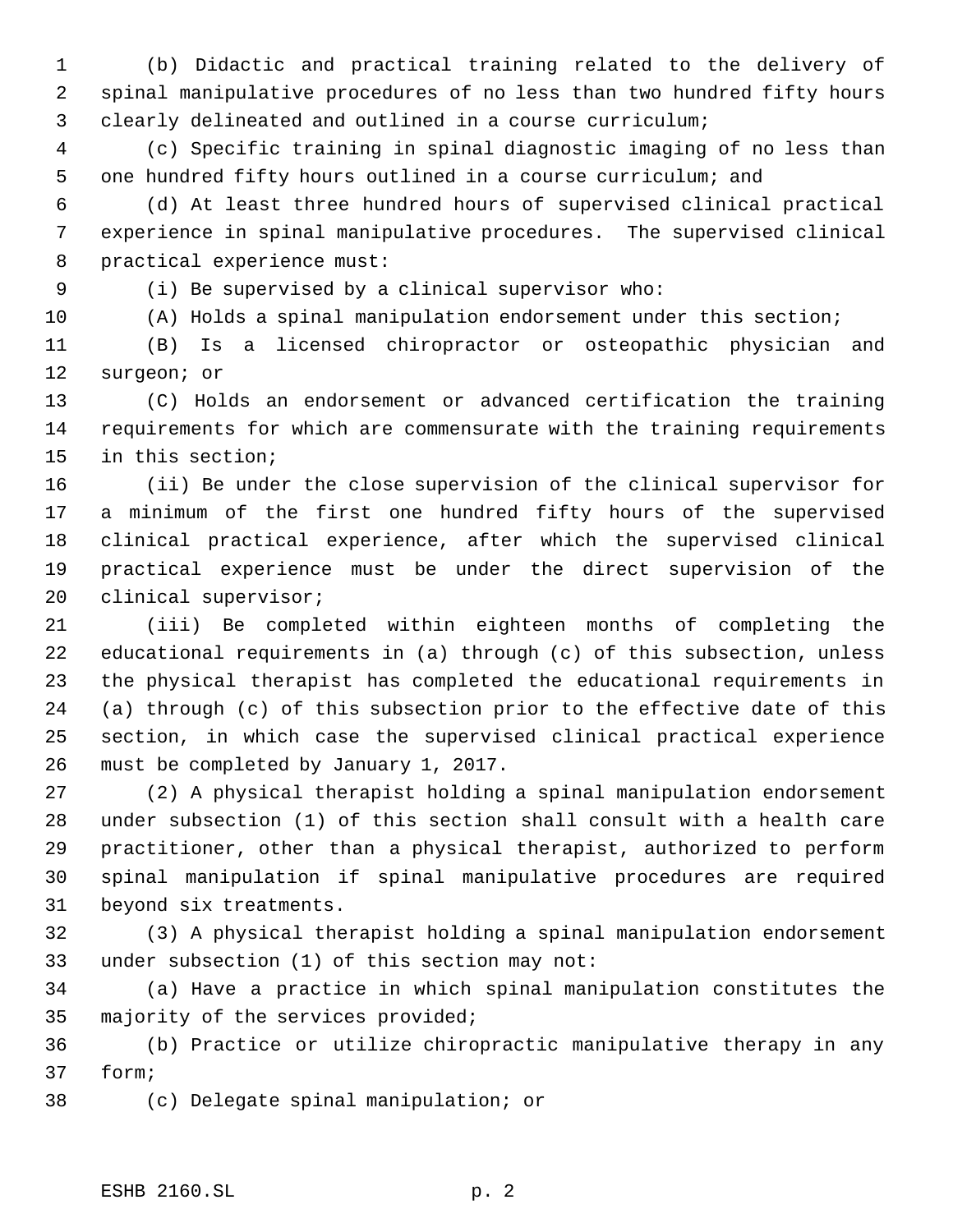(d) Bill a health carrier for spinal manipulation separately from, or in addition to, other physical therapy procedures.

 (4) A physical therapist holding a spinal manipulation endorsement under this section shall complete at least ten hours of continuing education per continuing competency reporting period directly related to spinal manipulation. At least five hours of the training required under this subsection must be related to procedural technique and application of spinal manipulation.

 (5) If a physical therapist is intending to perform spinal manipulation on a patient who the physical therapist knows is being treated by a chiropractor for the same diagnosis, the physical therapist shall make reasonable efforts to coordinate patient care with the chiropractor to prevent conflict or duplication of services.

 (6) By November 15, 2019, the board shall report to the legislature any disciplinary actions taken against physical therapists whose performance of spinal manipulation and manipulative mobilization of the spine and its immediate articulations resulted in physical harm to a patient. Prior to finalizing the report required under this subsection, the board shall consult with the chiropractic quality assurance commission.

 **Sec. 2.** RCW 18.74.--- and 2014 c ... s 1 (section 1 of this act) are each amended to read as follows:

 (1) Subject to the limitations of this section, a physical therapist may perform spinal manipulation only after being issued a spinal manipulation endorsement by the secretary. The secretary, upon approval by the board, shall issue an endorsement to a physical therapist who has at least one year of full-time, orthopedic, postgraduate practice experience that consists of direct patient care and averages at least thirty-six hours a week and who provides evidence in a manner acceptable to the board of all of the following additional requirements:

 (a) Training in differential diagnosis of no less than one hundred hours outlined within a course curriculum;

 (b) Didactic and practical training related to the delivery of spinal manipulative procedures of no less than two hundred fifty hours clearly delineated and outlined in a course curriculum;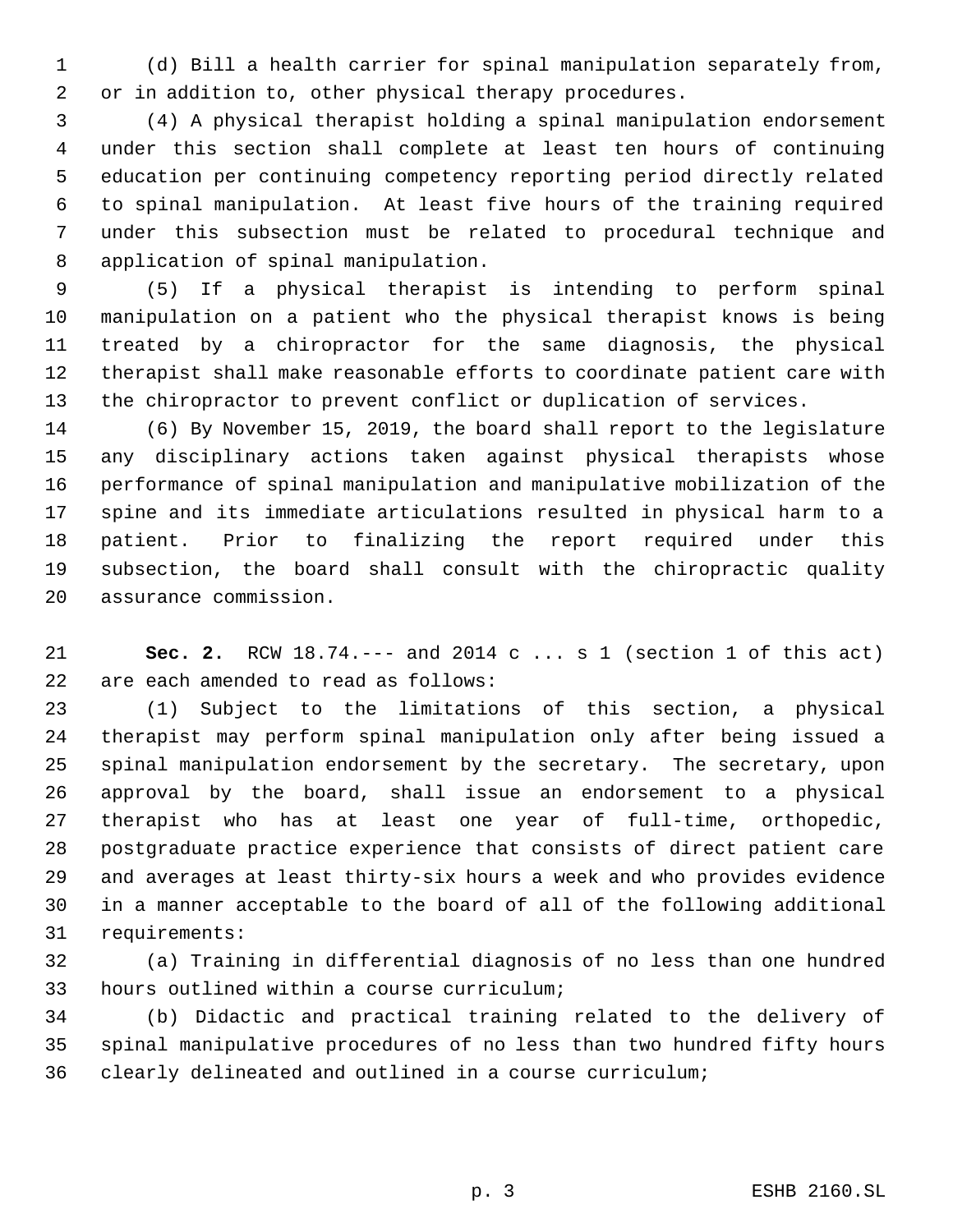(c) Specific training in spinal diagnostic imaging of no less than one hundred fifty hours outlined in a course curriculum; and

 (d) At least three hundred hours of supervised clinical practical experience in spinal manipulative procedures. The supervised clinical practical experience must:

(i) Be supervised by a clinical supervisor who:

(A) Holds a spinal manipulation endorsement under this section; or

 (B) Is a licensed chiropractor or osteopathic physician and 9 surgeon( $\left(i\right)$ or

10 (C) Holds an endorsement or advanced certification the training requirements for which are commensurate with the training requirements 12 in this section));

 (ii) Be under the close supervision of the clinical supervisor for a minimum of the first one hundred fifty hours of the supervised clinical practical experience, after which the supervised clinical practical experience must be under the direct supervision of the clinical supervisor;

 (iii) Be completed within eighteen months of completing the educational requirements in (a) through (c) of this subsection, unless the physical therapist has completed the educational requirements in (a) through (c) of this subsection prior to the effective date of this section, in which case the supervised clinical practical experience must be completed by January 1, 2017.

 (2) A physical therapist holding a spinal manipulation endorsement under subsection (1) of this section shall consult with a health care practitioner, other than a physical therapist, authorized to perform spinal manipulation if spinal manipulative procedures are required beyond six treatments.

 (3) A physical therapist holding a spinal manipulation endorsement under subsection (1) of this section may not:

 (a) Have a practice in which spinal manipulation constitutes the majority of the services provided;

 (b) Practice or utilize chiropractic manipulative therapy in any form;

(c) Delegate spinal manipulation; or

 (d) Bill a health carrier for spinal manipulation separately from, or in addition to, other physical therapy procedures.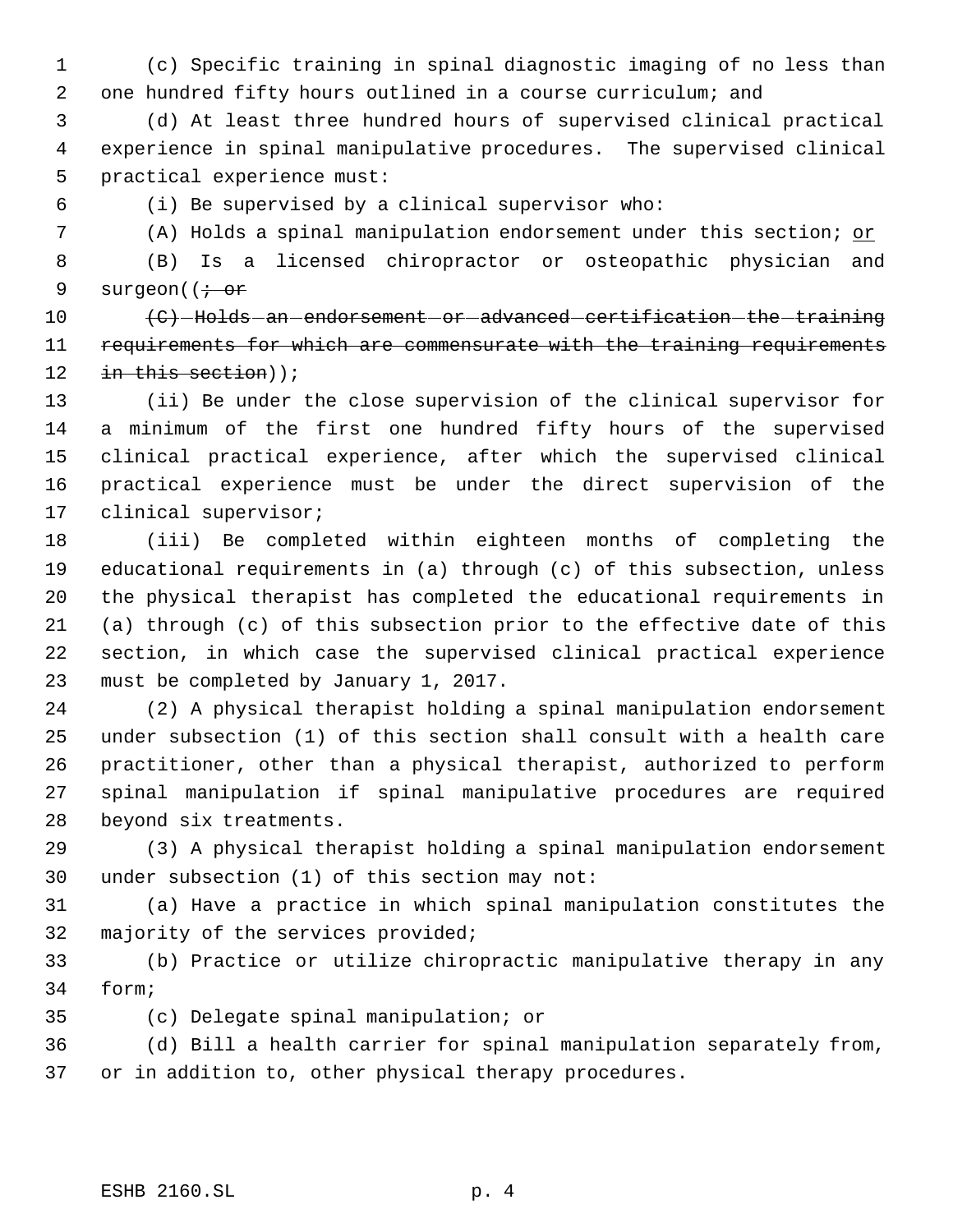(4) A physical therapist holding a spinal manipulation endorsement under this section shall complete at least ten hours of continuing education per continuing competency reporting period directly related to spinal manipulation. At least five hours of the training required under this subsection must be related to procedural technique and application of spinal manipulation.

 (5) If a physical therapist is intending to perform spinal manipulation on a patient who the physical therapist knows is being treated by a chiropractor for the same diagnosis, the physical therapist shall make reasonable efforts to coordinate patient care with the chiropractor to prevent conflict or duplication of services.

 (6) By November 15, 2019, the board shall report to the legislature any disciplinary actions taken against physical therapists whose performance of spinal manipulation and manipulative mobilization of the spine and its immediate articulations resulted in physical harm to a patient. Prior to finalizing the report required under this subsection, the board shall consult with the chiropractic quality assurance commission.

 **Sec. 3.** RCW 18.74.010 and 2007 c 98 s 1 are each amended to read as follows:

 The definitions in this section apply throughout this chapter unless the context clearly requires otherwise.

 (1) "Board" means the board of physical therapy created by RCW 18.74.020.

(2) "Department" means the department of health.

 (3) "Physical therapy" means the care and services provided by or under the direction and supervision of a physical therapist licensed by 28 the state. Except as provided in section 1 of this act, the use of Roentgen rays and radium for diagnostic and therapeutic purposes, the use of electricity for surgical purposes, including cauterization, and the use of spinal manipulation, or manipulative mobilization of the spine and its immediate articulations, are not included under the term "physical therapy" as used in this chapter.

 (4) "Physical therapist" means a person who meets all the requirements of this chapter and is licensed in this state to practice physical therapy.

(5) "Secretary" means the secretary of health.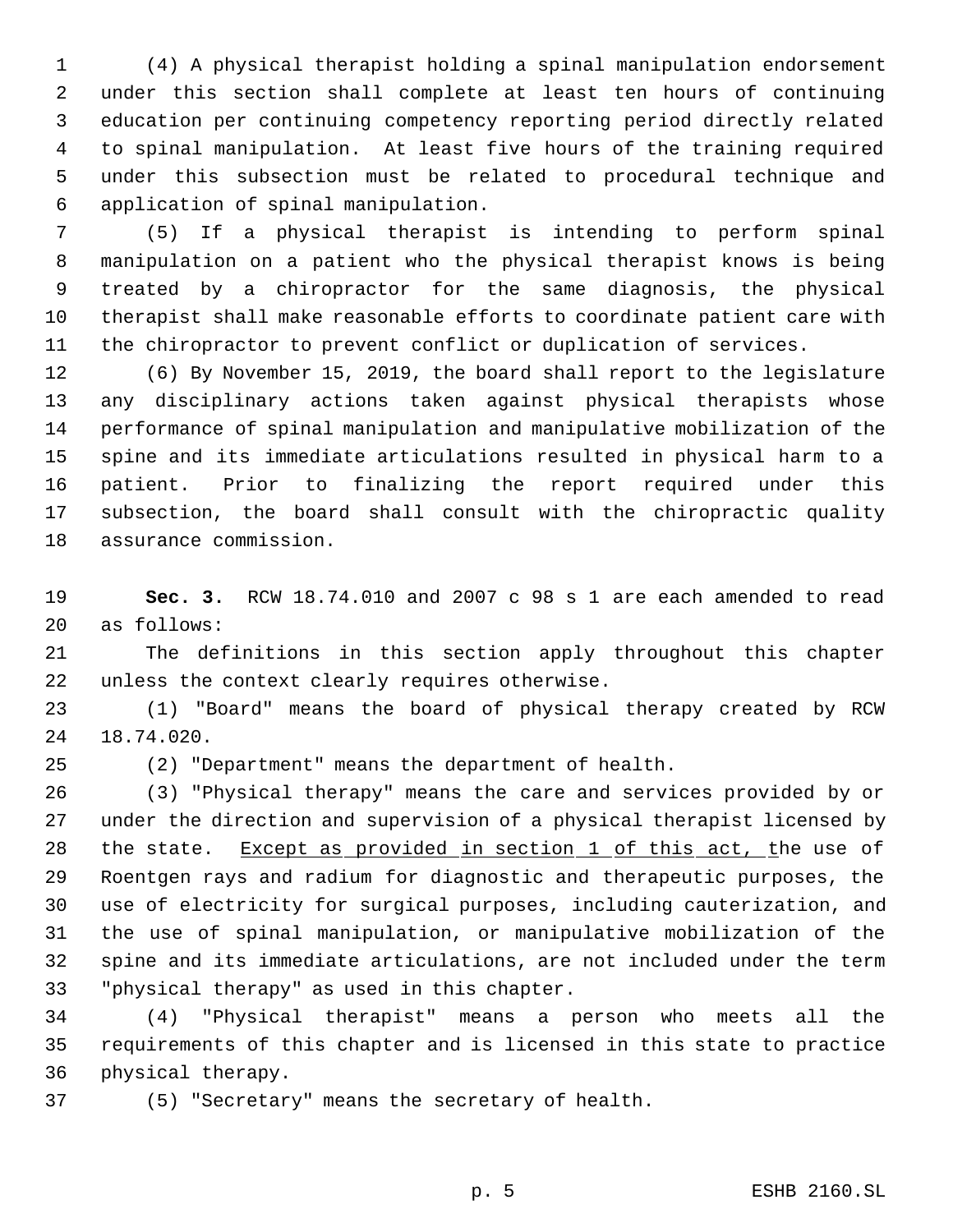(6) Words importing the masculine gender may be applied to females.

 (7) "Authorized health care practitioner" means and includes licensed physicians, osteopathic physicians, chiropractors, naturopaths, podiatric physicians and surgeons, dentists, and advanced registered nurse practitioners: PROVIDED, HOWEVER, That nothing herein shall be construed as altering the scope of practice of such practitioners as defined in their respective licensure laws.

 (8) "Practice of physical therapy" is based on movement science and means:

 (a) Examining, evaluating, and testing individuals with mechanical, physiological, and developmental impairments, functional limitations in movement, and disability or other health and movement-related conditions in order to determine a diagnosis, prognosis, plan of therapeutic intervention, and to assess and document the ongoing effects of intervention;

 (b) Alleviating impairments and functional limitations in movement by designing, implementing, and modifying therapeutic interventions that include therapeutic exercise; functional training related to balance, posture, and movement to facilitate self-care and reintegration into home, community, or work; manual therapy including soft tissue and joint mobilization and manipulation; therapeutic massage; assistive, adaptive, protective, and devices related to postural control and mobility except as restricted by (c) of this 24 subsection; airway clearance techniques; physical agents or modalities; mechanical and electrotherapeutic modalities; and patient-related instruction;

 (c) Training for, and the evaluation of, the function of a patient wearing an orthosis or prosthesis as defined in RCW 18.200.010. Physical therapists may provide those direct-formed and prefabricated upper limb, knee, and ankle-foot orthoses, but not fracture orthoses except those for hand, wrist, ankle, and foot fractures, and assistive technology devices specified in RCW 18.200.010 as exemptions from the defined scope of licensed orthotic and prosthetic services. It is the intent of the legislature that the unregulated devices specified in RCW 18.200.010 are in the public domain to the extent that they may be provided in common with individuals or other health providers, whether unregulated or regulated under Title 18 RCW, without regard to any scope of practice;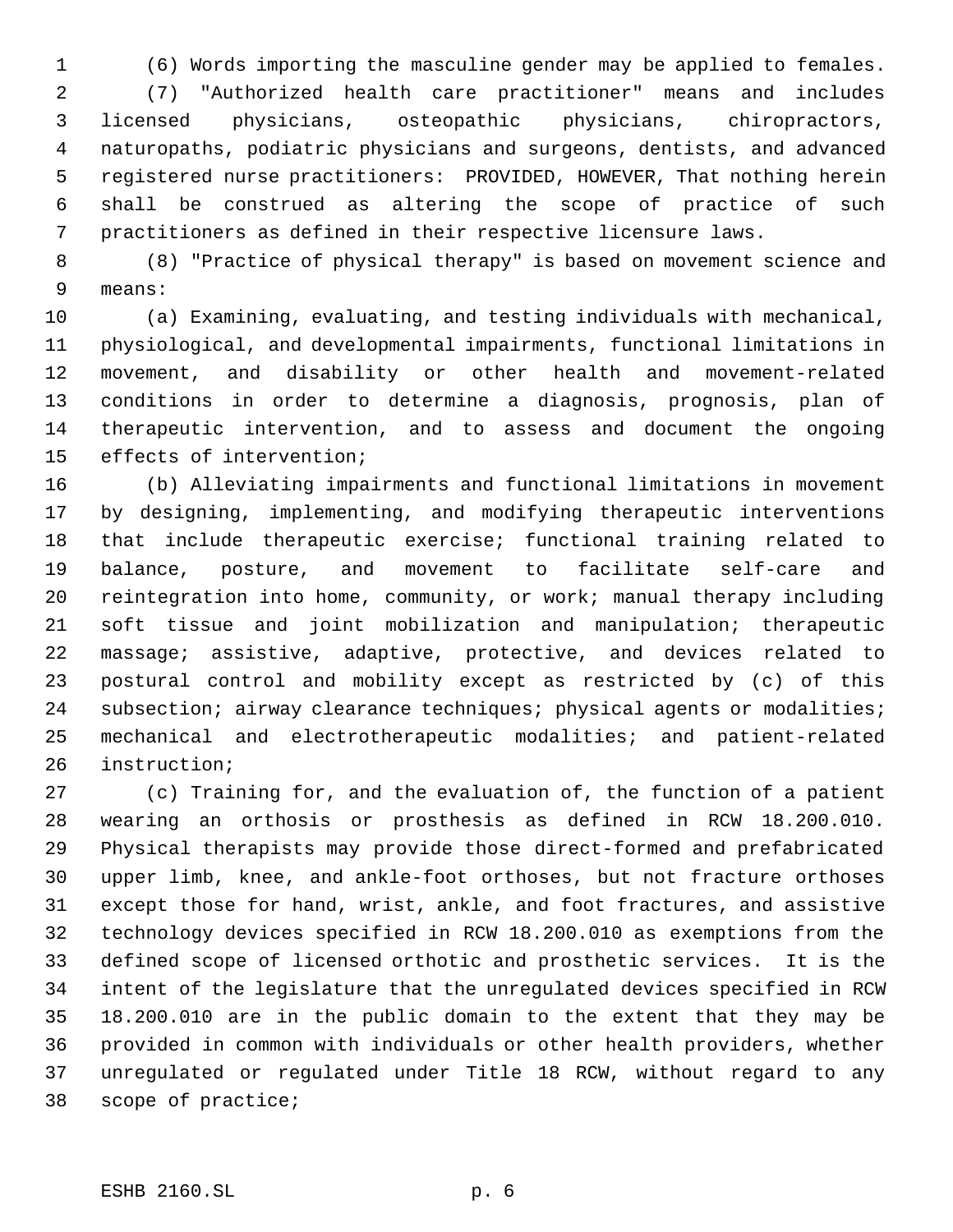(d) Performing wound care services that are limited to sharp debridement, debridement with other agents, dry dressings, wet dressings, topical agents including enzymes, hydrotherapy, electrical stimulation, ultrasound, and other similar treatments. Physical therapists may not delegate sharp debridement. A physical therapist may perform wound care services only by referral from or after consultation with an authorized health care practitioner;

 (e) Reducing the risk of injury, impairment, functional limitation, and disability related to movement, including the promotion and maintenance of fitness, health, and quality of life in all age populations; and

 (f) Engaging in administration, consultation, education, and research.

 (9)(a) "Physical therapist assistant" means a person who meets all the requirements of this chapter and is licensed as a physical therapist assistant and who performs physical therapy procedures and related tasks that have been selected and delegated only by the supervising physical therapist. However, a physical therapist may not delegate sharp debridement to a physical therapist assistant.

 (b) "Physical therapy aide" means a person who is involved in direct physical therapy patient care who does not meet the definition of a physical therapist or physical therapist assistant and receives ongoing on-the-job training.

 (c) "Other assistive personnel" means other trained or educated health care personnel, not defined in (a) or (b) of this subsection, who perform specific designated tasks related to physical therapy under the supervision of a physical therapist, including but not limited to licensed massage practitioners, athletic trainers, and exercise physiologists. At the direction of the supervising physical therapist, and if properly credentialed and not prohibited by any other law, other assistive personnel may be identified by the title specific to their training or education.

33 (10) "Direct supervision" means the ((supervising physical 34 therapist)) supervisor must (a) be continuously on-site and present in 35 the department or facility where ((assistive personnel or holders of 36 interim-permits-are)) the person being supervised is performing services; (b) be immediately available to assist the person being supervised in the services being performed; and (c) maintain continued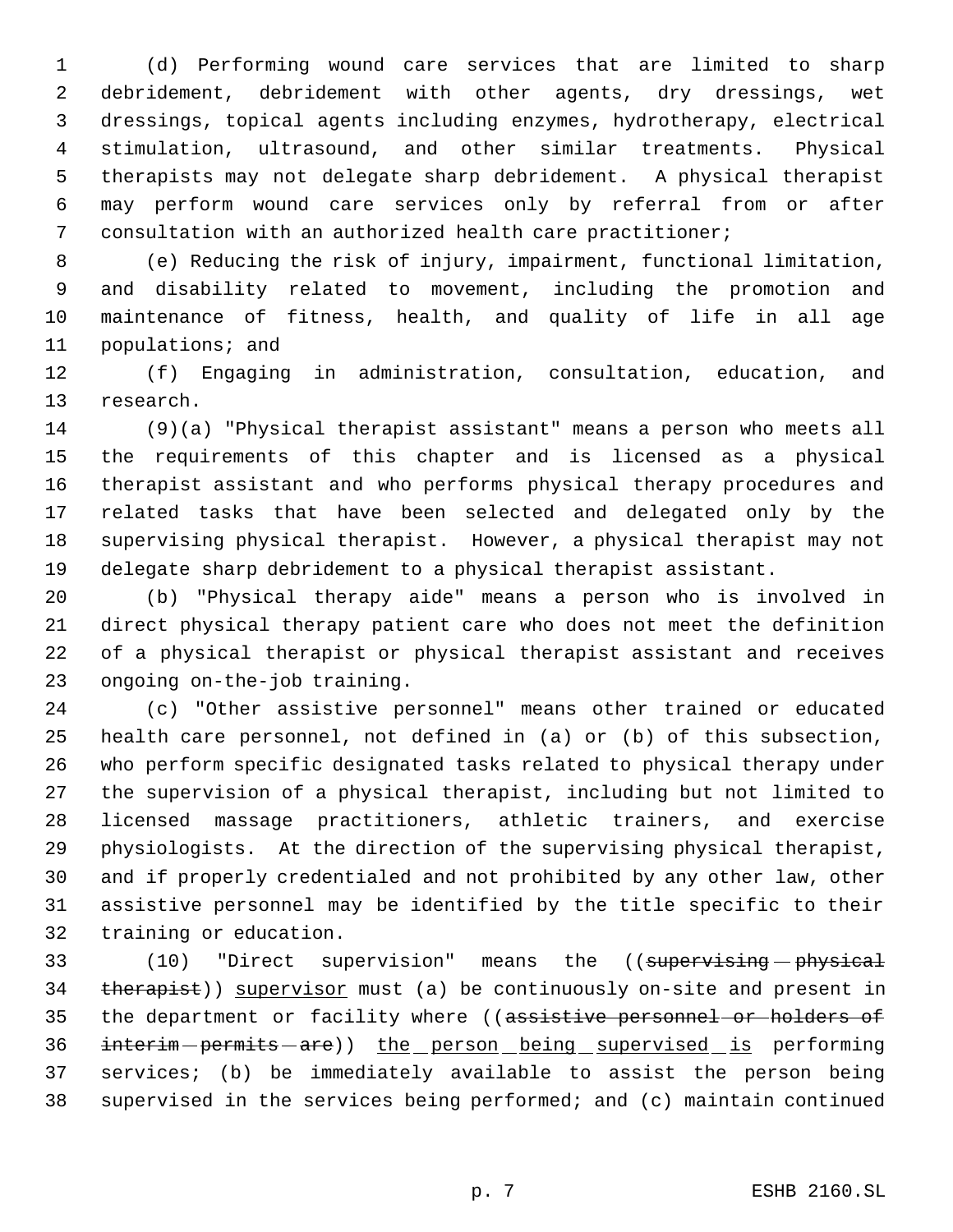involvement in appropriate aspects of each treatment session in which 2 a component of treatment is delegated to assistive personnel or is required to be directly supervised under section 1 of this act.

 (11) "Indirect supervision" means the supervisor is not on the premises, but has given either written or oral instructions for treatment of the patient and the patient has been examined by the physical therapist at such time as acceptable health care practice requires and consistent with the particular delegated health care task.

 (12) "Sharp debridement" means the removal of devitalized tissue from a wound with scissors, scalpel, and tweezers without anesthesia. "Sharp debridement" does not mean surgical debridement. A physical therapist may perform sharp debridement, to include the use of a scalpel, only upon showing evidence of adequate education and training as established by rule. Until the rules are established, but no later than July 1, 2006, physical therapists licensed under this chapter who perform sharp debridement as of July 24, 2005, shall submit to the secretary an affidavit that includes evidence of adequate education and training in sharp debridement, including the use of a scalpel.

 (13) "Spinal manipulation" includes spinal manipulation, spinal 20 manipulative therapy, high velocity thrust maneuvers, and grade five mobilization of the spine and its immediate articulations.

 (14) "Close supervision" means that the supervisor has personally diagnosed the condition to be treated and has personally authorized the procedures to be performed. The supervisor is continuously on-site and physically present in the operatory while the procedures are performed 26 and capable of responding immediately in the event of an emergency.

 **Sec. 4.** RCW 18.74.035 and 2007 c 98 s 4 are each amended to read as follows:

 (1) All qualified applicants for a license as a physical therapist shall be examined by the board at such time and place as the board may determine. The board may approve an examination prepared or administered by a private testing agency or association of licensing authorities. The examination shall embrace the following subjects: The applied sciences of anatomy, neuroanatomy, kinesiology, physiology, pathology, psychology, physics; physical therapy, as defined in this chapter, applied to medicine, neurology, orthopedics, pediatrics, psychiatry, surgery; medical ethics; technical procedures in the